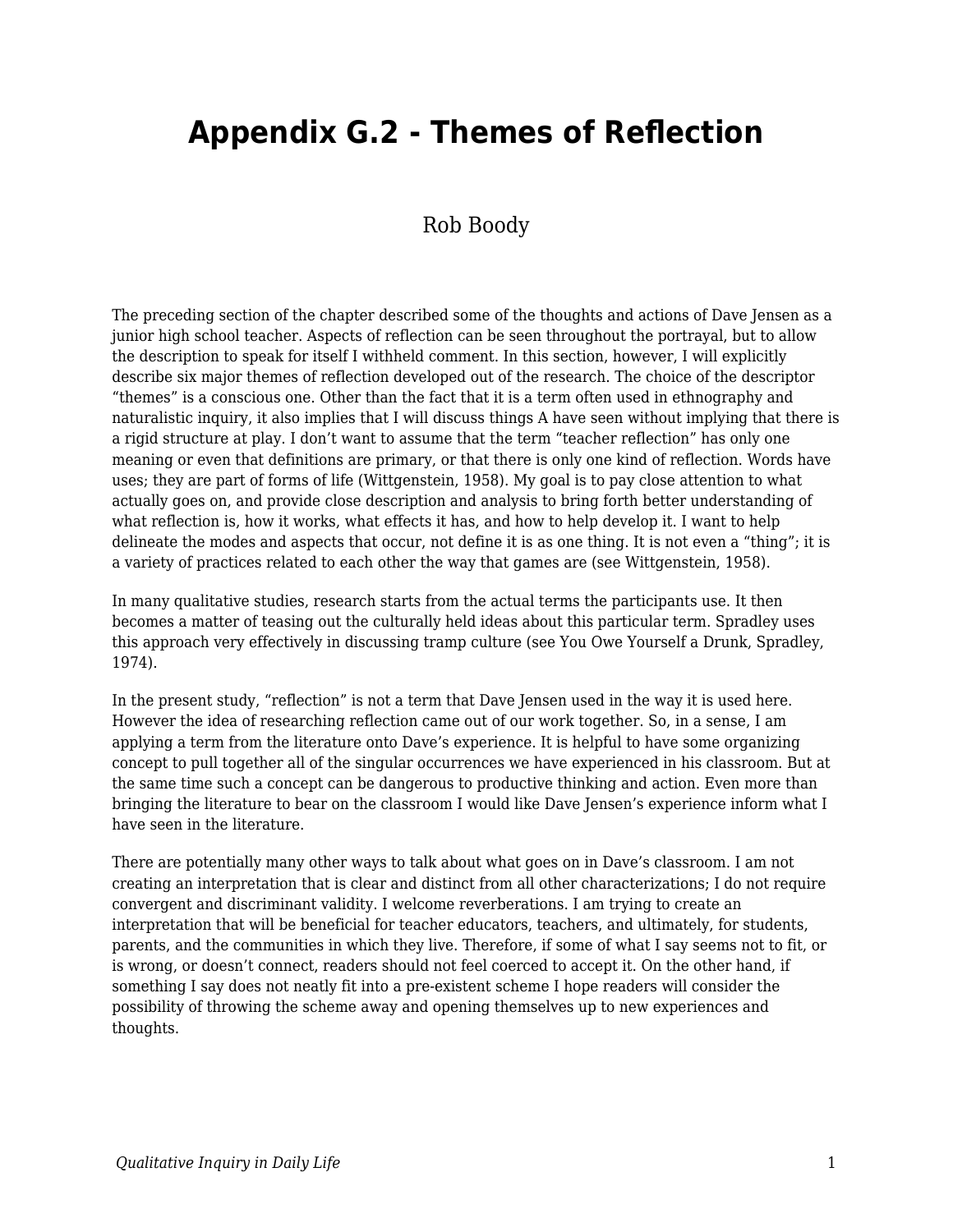## **Theme 1: The Four Theoretical Versions of Reflection**

I did not go into the study to prove or disprove the major views of reflection, but as I read the literature on reflection at the same time period as I did the fieldwork, I could not help but consider what I was seeing in light of the theories I was reading. I found them all to be helpful in thinking about parts of Dave Jensen's experience, but too narrow and limited to be useful to me in articulating a wider view. I do not think that any of the received theories account for enough of what I saw going on, nor do I think that their language is as rich as could be. On the other hand, I think there are reasons for using each of their languages, and each can be used to describe some of what I saw. Let me briefly indicate what I think each of the four views has to offer and what some of the weaknesses of each view are.

Retrospective Analysis: There are certainly times when Dave would, after the fact, think about what had just happened to make sense of it. The problem with describing reflection in this way is that it ignores many other facets of reflection that are not retrospective, neither are they as conscious and deliberate. It ignores the larger context of his life. In addition, nothing is said about how such reflections make a difference in the present or future. That is, even if a teacher looks back on a teaching experience and thinks, for example, "I don't think that the students got very much out of this lesson," it is not clear how this will or will not factor into future teaching experiences.

One issue not well discussed in the literature is what exactly it is that is looked back upon. Dave Jensen, for example, saw things in his classroom that many people would not have seen. But there is always more that could have been seen. And there are different ways of seeing. Thinking of reflection merely as looking back on experience assumes the neutrality and givenness of experience.

Another slighted issue is that for such reflections to make a difference depends on a lot of things that are not discussed. For example, if Dave decides that a class did not go well and reflects on it, how will that affect tomorrow's classes? The class he reflected on is already past, and presumably tomorrow's plan is not identical. And if teaching is not mechanical, but a human activity, then the results of reflection are not mechanical in nature, and their influence not of a causal nature. A third issue is that there is a tendency to lose connection with the other person in thinking of reflection as retrospection. Retrospection is always after the fact, and it can be very introspective.

Dave Jensen does sometimes seem to do something like Cruickshank's (1987) analysis of effectiveness of methods and techniques. But he works with real lessons to real students, not contrived situations, as does Cruickshank. And, like most teachers, Dave usually reflects alone. As part of a larger teacher education approach, Cruickshank's method may well be a useful approach for limited objectives; but it is not a good description of how practicing teachers reflect.

Dewey: Some of Dave's reflection might well be seen as a problem solving process. But again, problem solving alone does not describe the broad range of his reflections, and it ignores the fact that problems and rationality do not drive the process.

Consider the story above of his development as a teacher of reading fueled by the students' cry of "I hate to read." This could be seen as a case of problem-solving‹he felt discomfort with what was going on, he worked out some things to do, he found a way to talk about it, and he could tell that some of what he was changing to was working. But as my analysis of the situation from the perspective of Dewey's seven-step model shows, this model is not a good description of the situation. (The italicized parts are quoted from p. 25 above, the rest of the text is my analysis.) Pre-reflection. Starts with a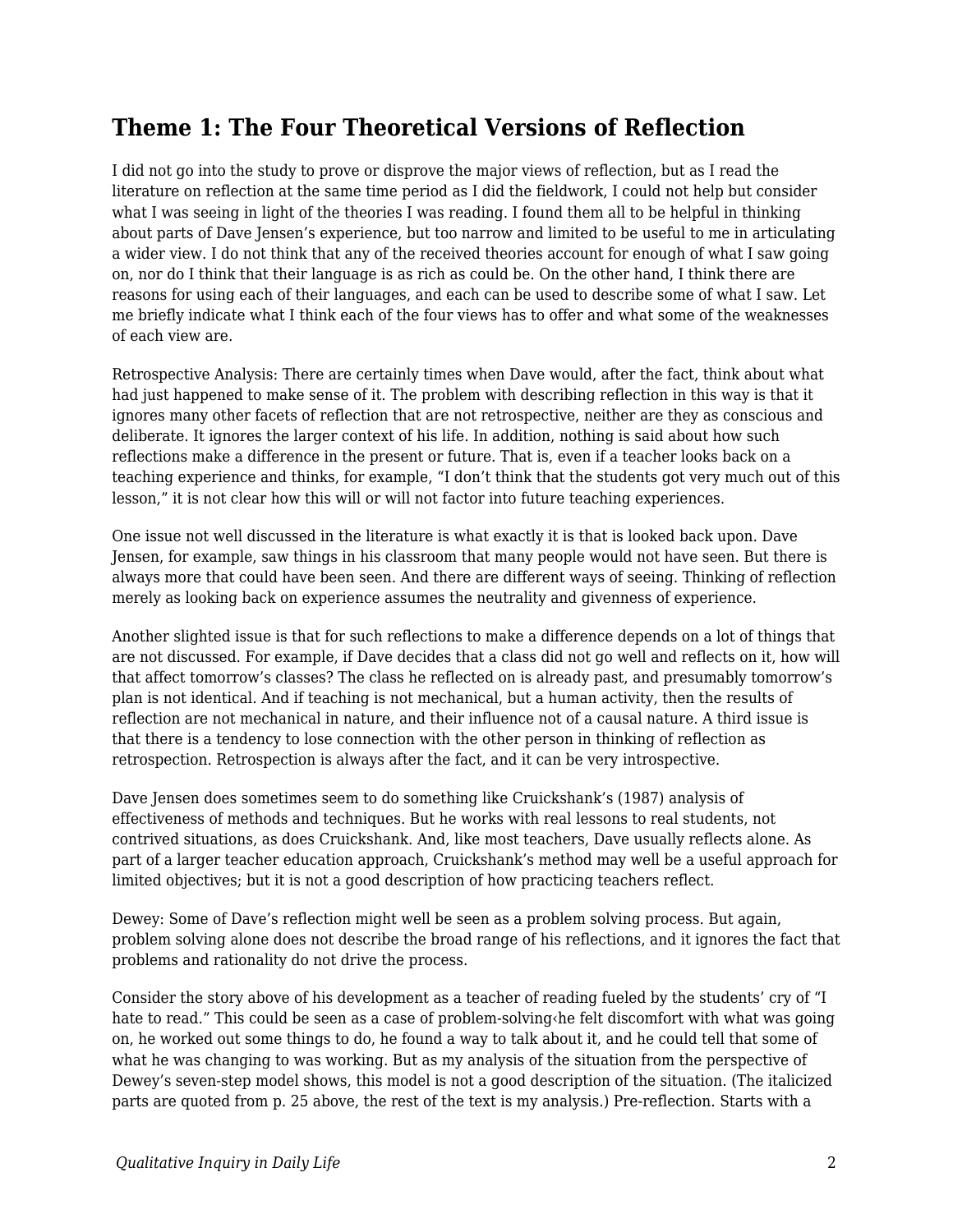problematic situation, "perplexed, troubled, or confused" (Dewey, 1933, p. 199). This was certainly the case in our example. But this formulation tends to ignore the possibility that one could investigate something problematic in theory although not yet in practice or that one felt led to investigate without feeling any essential sense of anxiety. It also assumes that the natural position of humans is to be happy and satisfied, and not perplexed or troubled.

- 1. Direct action temporarily inhibited, so that thinking may take place. Suggestions of what to do occur; if more than one option exists, inquiry proceeds. Dave Jensen did not stop teaching the students so he could reflect; he did his sit-down thinking after teaching hours. But why do we assume that no ideas can come while action is taking place (see, for example, Schon, 1983; also pp. 43-46 above). This model says nothing about where the suggestions come from. Is it always necessary to have competing suggestions for inquiry to proceed?
- 2. Felt uneasiness transformed through identification and articulation into an intellectual problem to be solved. There certainly was some sense of this happening, although Dave taught for years before the major breakthrough occurred in 1984. It was much more than an intellectual problem. The knowledge required was not something he could get entirely from books or talk. He had to feel his way into it, and develop practical knowledge to guide him in carrying out what needed to be done.
- 3. Working hypothesis developed to guide data collection. His original data was gathered probably without hypothesis, as is most ethnographic data. Gathering data to support or refute a particular hypothesis has the tendency to cast everything in terms of that particular hypothesis and ignores much else that may be going on. Too often an hypothesis becomes a straight jacket.
- 4. Proposed solution elaborated and connected with other things through a reasoning process. This certainly occurred in the case I am discussing, but Dave's "solution" is not in essence a methodological or technical solution. It involved a different way of relating with students and of seeing the process and pedagogy of reading; it was a different form of life.
- 5. Attempt made to verify the hypothesis through empirical testing. Further refinement of the hypothesis and further testing can occur if the initial test does not verify the hypothesis. What kind of evidence would confirm or disconfirm the hypothesis? Dave Jensen continually tests his activities, but on the grounds of what specific hypothesis? This is not to say that he does not employ verbal formulations that sound like hypotheses, for that he does not test these. I am simply pointing out that the process of hypothesis testing is not as straightforward as the model suggests. For example, if we take a verificationist approach, making a hypothesis and looking to see if the predicted results occur, we are unable to certify our hypothesis due to the logical fallacy of affirming the Consequent. More than predicate calculus is required.

Post-reflection. In post-reflective period, a feeling of "a direct experience of mastery, satisfaction, enjoyment (Dewey, 1933). This is not Dave's usual state at all. He continues to be troubled by his teaching and the needs of his students. He does often feel satisfaction when students he works with do well and break out of bad habits. But he still worries about he others. Van Manen: One could always, of course, spread Dave Jensen's actions out along van Manen's hierarchy. Following Noffke and Brennan's critique, however, to do so tends to ignore the connections between the levels in the hierarchy, and the idea that all of the levels are needed. In addition it takes as the ideal state something that does not reflect Dave's situations. Take, for example, his moving from book reports to his version of written book sharing<"For Our Reading Pleasure.' Perhaps there is not really that much difference. Perhaps it is only a difference "in technique." Or is it? Could the change in technique be seen as a way to promote free speech community, not as an impediment to it? "For Our Reading Pleasure" is intended to be a way to let students talk more about what they got out of a book, and in a